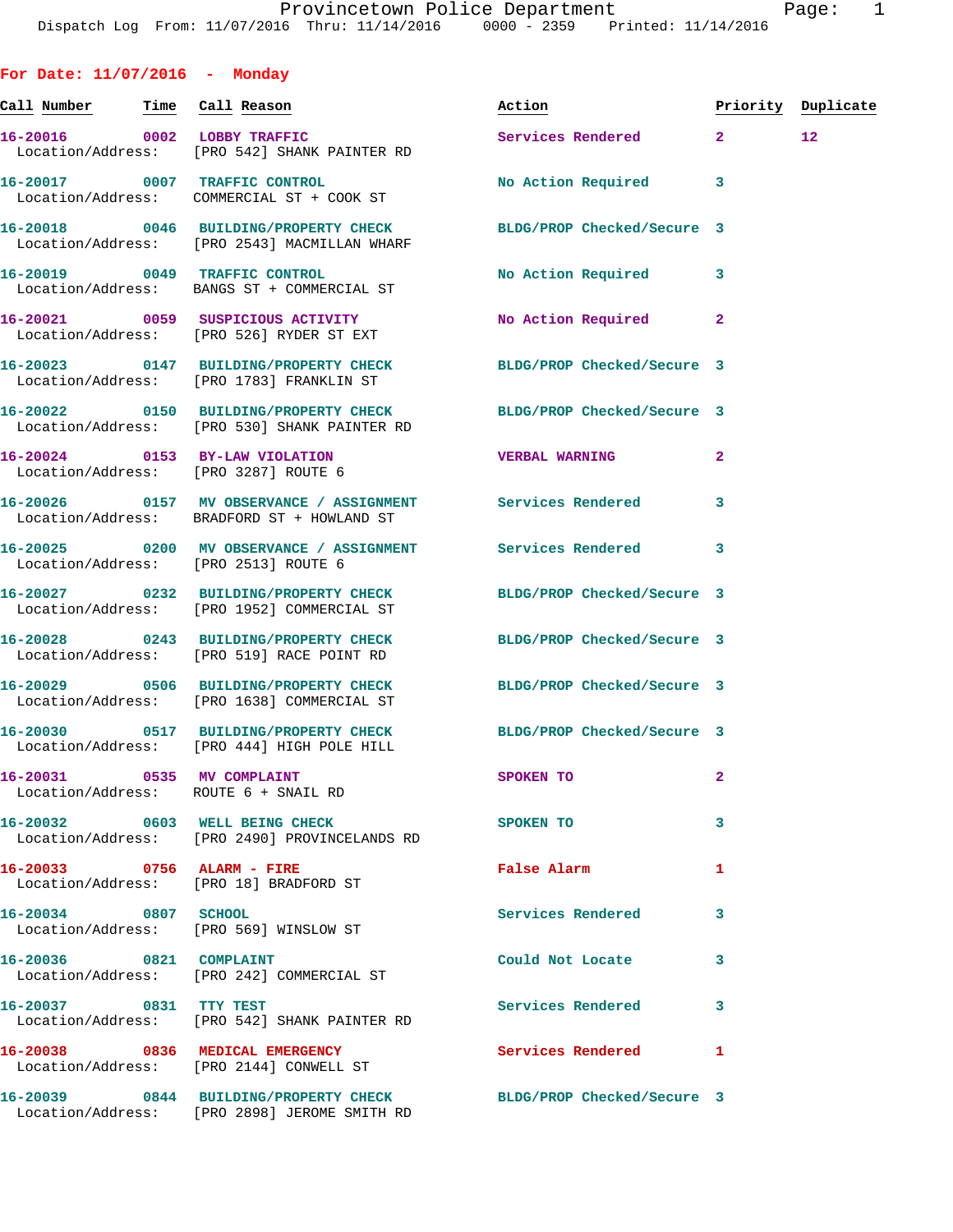| Provincetown Police Department |  |  |  | Page:                                                                   |  |  |  |  |
|--------------------------------|--|--|--|-------------------------------------------------------------------------|--|--|--|--|
|                                |  |  |  | og From: 11/07/2016 Thru: 11/14/2016   0000 - 2359  Printed: 11/14/2016 |  |  |  |  |

Dispatch Lo **16-20040 0948 MV OBSERVANCE / ASSIGNMENT Services Rendered 3**  Location/Address: [PRO 3440] ROUTE 6 **16-20042 1018 CHECK FRAUD FOLLOW UP 2**  Location/Address: [PRO 542] SHANK PAINTER RD **16-20044 1303 PARK, WALK & TALK Services Rendered 2**  Location/Address: [PRO 3296] SHANK PAINTER RD **16-20045 1314 FOLLOW UP Services Rendered 2**  Location/Address: [PRO 542] SHANK PAINTER RD **16-20046 1327 MV STOP VERBAL WARNING 3**  Location/Address: FRANKLIN ST + COMMERCIAL ST **16-20047 1329 MV OBSERVANCE / ASSIGNMENT Services Rendered 3**  Location/Address: HOWLAND ST + HARRY KEMP WAY **16-20049 1501 ASSIST CITIZEN Services Rendered 3**  Location/Address: [PRO 1548] COMMERCIAL ST **16-20050 1540 MV OBSERVANCE / ASSIGNMENT Services Rendered 3**  Location/Address: [PRO 3430] COMMERCIAL ST **16-20051 1558 MV OBSERVANCE / ASSIGNMENT Services Rendered 3**  Location/Address: [PRO 537] SHANK PAINTER RD **16-20052 1629 BUILDING/PROPERTY CHECK BLDG/PROP Checked/Secure 3**  Location/Address: [PRO 519] RACE POINT RD 16-20053 1635 PARK, WALK & TALK 3 Services Rendered 2 Location/Address: [PRO 105] COMMERCIAL ST **16-20054 1820 COMPLAINT SPOKEN TO 3**  Location/Address: [PRO 539] SHANK PAINTER RD **16-20055 1830 ALARM - GENERAL Services Rendered 1**  Location/Address: [PRO 198] COMMERCIAL ST **16-20056 1908 COMPLAINT SPOKEN TO 3**  Location/Address: [PRO 606] CONWELL ST **16-20057 1951 BUILDING/PROPERTY CHECK BLDG/PROP Checked/Secure 3**  Location/Address: [PRO 3259] MACMILLAN WHARF **16-20058 2038 BUILDING/PROPERTY CHECK BLDG/PROP Checked/Secure 3**  Location/Address: [PRO 3287] ROUTE 6 **16-20059 2103 BOAT/HARBORMASTER SPOKEN TO 2**  Location/Address: [PRO 3259] MACMILLAN WHARF **16-20060 2249 WELL BEING CHECK SPOKEN TO 3**  Location/Address: [PRO 2184] NELSON AVE **16-20061 2308 MEDICAL EMERGENCY Transported to Hospital 1**  Location/Address: HENSCHE LN **For Date: 11/08/2016 - Tuesday 16-20063 0000 LOBBY TRAFFIC Services Rendered 2 11**  Location/Address: [PRO 542] SHANK PAINTER RD

 Location/Address: [PRO 1554] COMMERCIAL ST **16-20065 0046 BUILDING/PROPERTY CHECK BLDG/PROP Checked/Secure 3**  Location/Address: [PRO 1989] COMMERCIAL ST **16-20066 0107 BUILDING/PROPERTY CHECK BLDG/PROP Checked/Secure 3** 

**16-20064 0024 NOISE COMPLAINT SPOKEN TO 3** 

Location/Address: [PRO 2977] COMMERCIAL ST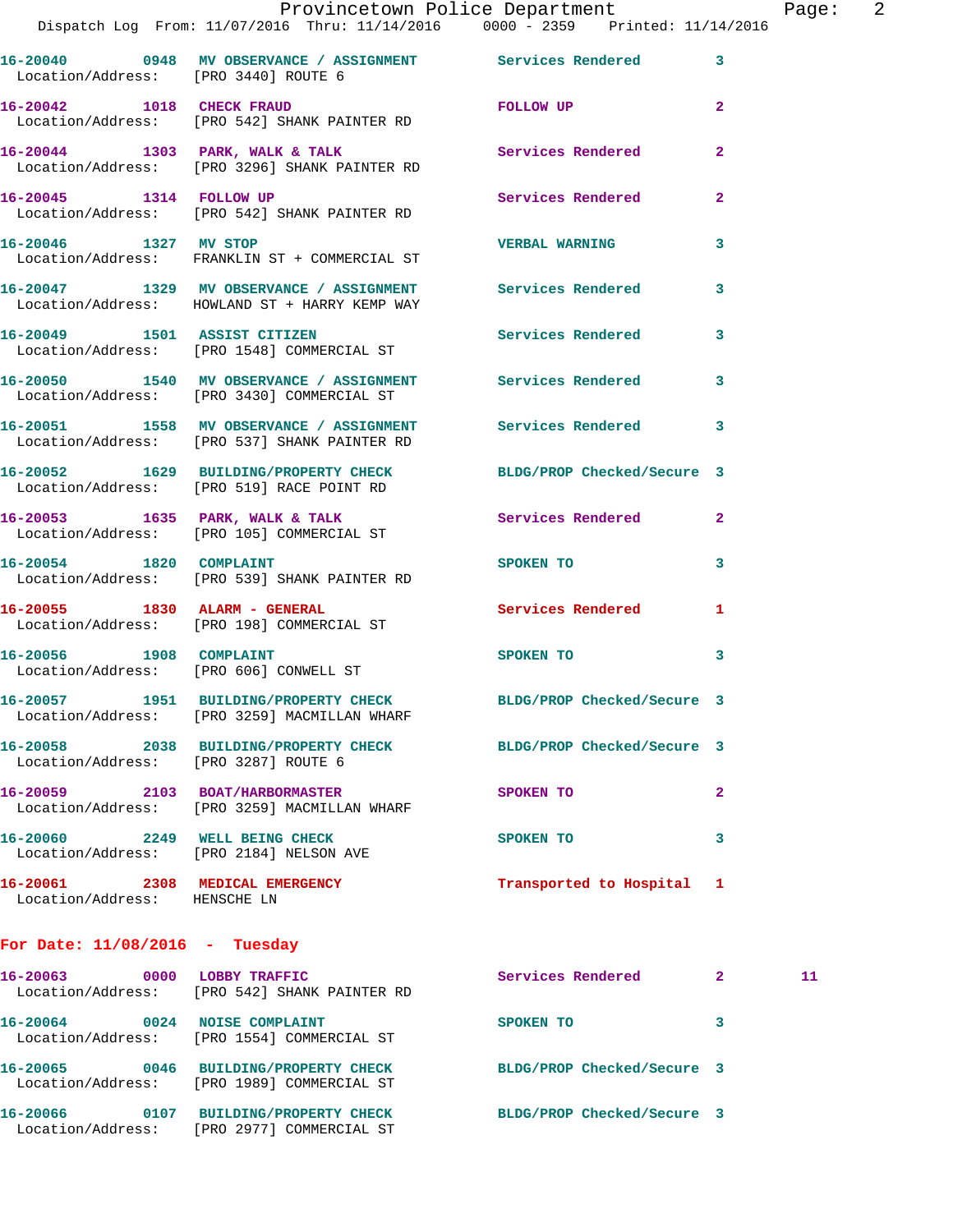Provincetown Police Department Page: 3 Dispatch Log From: 11/07/2016 Thru: 11/14/2016 0000 - 2359 Printed: 11/14/2016 **16-20067 0127 BUILDING/PROPERTY CHECK BLDG/PROP Checked/Secure 3**  Location/Address: [PRO 444] HIGH POLE HILL **16-20068 0144 BUILDING/PROPERTY CHECK BLDG/PROP Checked/Secure 3**  Location/Address: [PRO 1638] COMMERCIAL ST **16-20069 0221 MV OBSERVANCE / ASSIGNMENT Services Rendered 3**  Location/Address: ROUTE 6 + SNAIL RD **16-20070 0225 MV OBSERVANCE / ASSIGNMENT No Action Required 3**  Location/Address: RYDER ST + BRADFORD ST **16-20071 0522 TTY TEST CALL No Action Required 1**  Location/Address: [PRO 542] SHANK PAINTER RD **16-20072 0533 BUILDING/PROPERTY CHECK BLDG/PROP Checked/Secure 3**  Location/Address: [PRO 1783] FRANKLIN ST **16-20073 0547 FLIGHT COVERAGE Services Rendered 2**  Location/Address: [PRO 516] RACE POINT RD **16-20074 0658 POLLS Services Rendered 3**  Location/Address: [PRO 105] COMMERCIAL ST **16-20075 0711 BUILDING/PROPERTY CHECK Services Rendered 3**  Location/Address: [PRO 2483] COMMERCIAL ST **16-20076 0720 BUILDING/PROPERTY CHECK Services Rendered 3**  Location/Address: [PRO 3430] COMMERCIAL ST **16-20077 0723 BUILDING/PROPERTY CHECK Services Rendered 3**  Location/Address: [PRO 525] COMMERCIAL ST **16-20078 0800 SCHOOL Services Rendered 3**  Location/Address: [PRO 569] WINSLOW ST **16-20079 0813 ALARM - FIRE Services Rendered 1**  Location/Address: [PRO 323] COMMERCIAL ST

**16-20081 0927 MV STOP VERBAL WARNING 3** 

**16-20082 0943 STOLEN PROPERTY Services Rendered 3** 

**16-20083 1020 MV OBSERVANCE / ASSIGNMENT Services Rendered 3** 

Location/Address: COMMERCIAL ST + BRADFORD ST

Location/Address: [PRO 2977] COMMERCIAL ST

**16-20086 1047 MV STOP VERBAL WARNING 3** 

**16-20087 1113 BUILDING/PROPERTY CHECK Services Rendered 3**  Location/Address: [PRO 2898] JEROME SMITH RD

**16-20088 1133 BUILDING/PROPERTY CHECK Services Rendered 3** 

**16-20089 1258 INJURED PIGEON Services Rendered 3** 

Location/Address: [PRO 1046] PEARL ST

Location/Address: [PRO 564] BAYBERRY AVE

**16-20090 1311 BUILDING/PROPERTY CHECK Services Rendered 3** 

**16-20080 0855 MV OBSERVANCE / ASSIGNMENT Services Rendered 3**  Location/Address: [PRO 3440] ROUTE 6

Location/Address: [PRO 2513] ROUTE 6

Location/Address: [PRO 411] CONWELL ST

Location/Address: COMMERCIAL ST + SNAIL RD

**16-20084 1027 MV STOP Citation/Warning Issued 3** 

**16-20085 1028 BUILDING/PROPERTY CHECK Services Rendered 3** 

Location/Address: [PRO 769] BRADFORD ST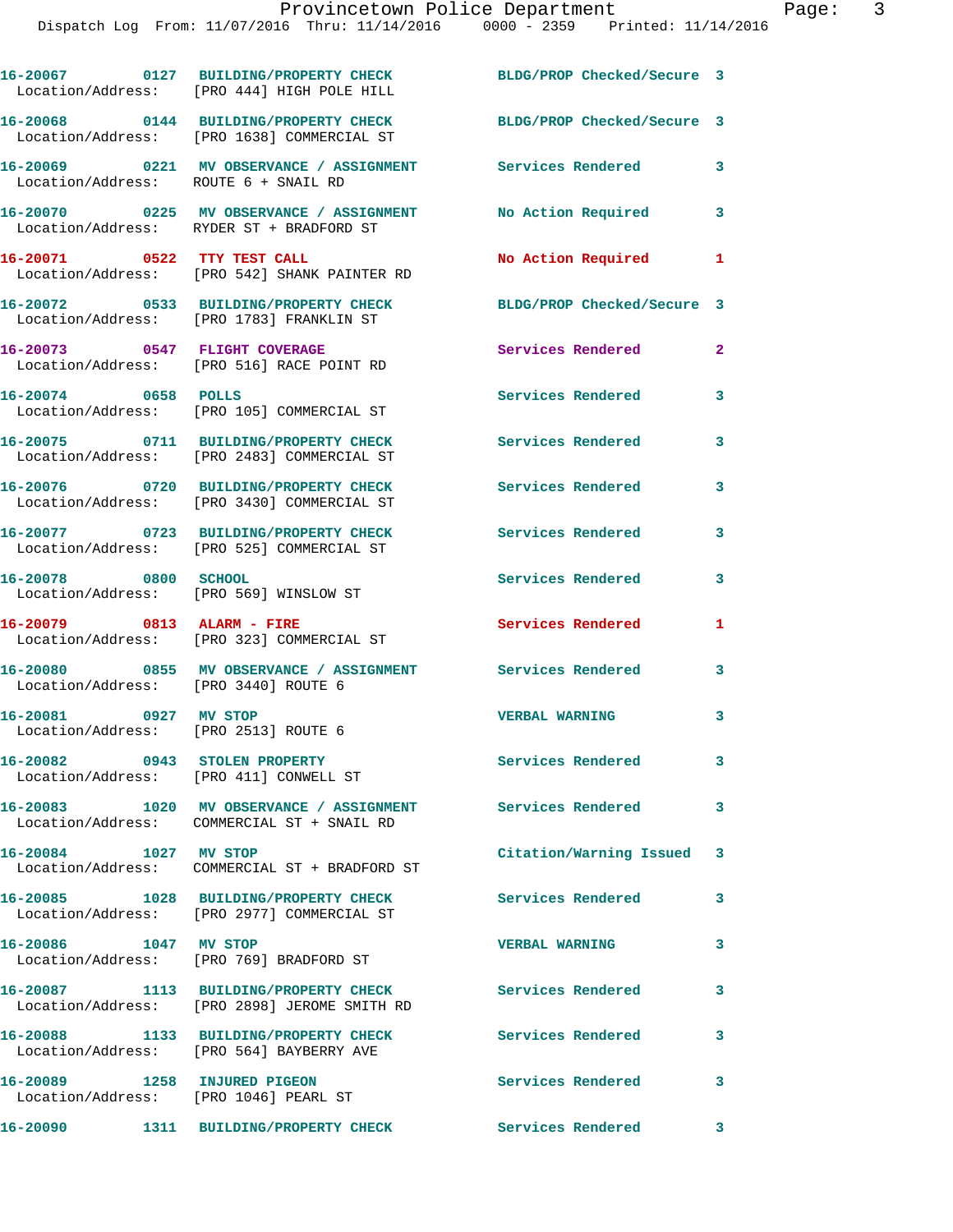|                                      | Provincetown Police Department<br>Dispatch Log From: 11/07/2016 Thru: 11/14/2016 0000 - 2359 Printed: 11/14/2016    |                            | $\overline{4}$<br>Page: |
|--------------------------------------|---------------------------------------------------------------------------------------------------------------------|----------------------------|-------------------------|
|                                      | Location/Address: [PRO 3033] COMMERCIAL ST                                                                          |                            |                         |
|                                      | 16-20091 1354 MV STOP<br>Location/Address: [PRO 2513] ROUTE 6                                                       | VERBAL WARNING 3           |                         |
|                                      | 16-20092 1453 PARK, WALK & TALK<br>Location/Address: [PRO 569] WINSLOW ST                                           | Services Rendered          | $\overline{2}$          |
|                                      | 16-20093 1538 VERBAL REGISTRATION TERBAL WARNING<br>Location/Address: [PRO 2671] COMMERCIAL ST                      |                            | 3                       |
|                                      | 16-20094 1621 MV OBSERVANCE / ASSIGNMENT Services Rendered 3<br>Location/Address: [PRO 1566] CONWELL ST             |                            |                         |
|                                      | 16-20095 1623 MV STOP<br>Location/Address: [PRO 2518] ROUTE 6                                                       | Citation/Warning Issued 3  |                         |
|                                      | 16-20096 1632 BURGLAR ALARM<br>Location/Address: [PRO 2193] COMMERCIAL ST                                           | False Alarm 1              |                         |
|                                      | 16-20097 1643 BUILDING/PROPERTY CHECK BLDG/PROP Checked/Secure 3<br>Location/Address: [PRO 2206] COMMERCIAL ST      |                            |                         |
|                                      | 16-20098 1748 VERBAL NO LIGHTS<br>Location/Address: [PRO 1618] BRADFORD ST                                          | VERBAL WARNING 3           |                         |
|                                      | 16-20099 1757 BUILDING/PROPERTY CHECK BLDG/PROP Checked/Secure 3<br>Location/Address: [PRO 444] HIGH POLE HILL      |                            |                         |
| Location/Address: [PRO 2513] ROUTE 6 | 16-20100 1816 MV OBSERVANCE / ASSIGNMENT Services Rendered 3                                                        |                            |                         |
|                                      | 16-20102   1828   BUILDING/PROPERTY CHECK   BLDG/PROP Checked/Secure 3<br>Location/Address: [PRO 182] COMMERCIAL ST |                            |                         |
| 16-20101 1832 MV STOP                | Location/Address: [PRO 2513] ROUTE 6                                                                                | Citation/Warning Issued 3  |                         |
|                                      | 16-20103 1857 OVERDUE VESSEL<br>Location/Address: [PRO 3259] MACMILLAN WHARF                                        | Taken/Referred to Other 2  |                         |
| 16-20104 1918 PIER CHECK             | Location/Address: [PRO 3259] MACMILLAN WHARF                                                                        | Could Not Locate 2         |                         |
| 16-20105 2002 BURGLAR ALARM          | Location/Address: [PRO 3741] COMMERCIAL ST                                                                          | False Alarm                | $\mathbf{1}$            |
|                                      | 16-20106 2107 PARK, WALK & TALK<br>Location/Address: [PRO 2605] COMMERCIAL ST                                       | <b>Services Rendered</b>   | $\overline{2}$          |
|                                      | 16-20107 2142 BUILDING/PROPERTY CHECK BLDG/PROP Checked/Secure 3<br>Location/Address: [PRO 1646] WINSLOW ST         |                            |                         |
|                                      | 16-20108 2338 BUILDING/PROPERTY CHECK<br>Location/Address: [PRO 3296] SHANK PAINTER RD                              | BLDG/PROP Checked/Secure 3 |                         |
|                                      | 16-20109 2341 BUILDING/PROPERTY CHECK<br>Location/Address: [PRO 1778] SHANK PAINTER RD                              | BLDG/PROP Checked/Secure 3 |                         |
|                                      | 16-20110 2353 MV OBSERVANCE / ASSIGNMENT<br>Location/Address: HOWLAND ST + BRADFORD ST                              | No Action Required 3       |                         |
|                                      | 16-20111 2358 BUILDING/PROPERTY CHECK BLDG/PROP Checked/Secure 3<br>Location/Address: [PRO 175] COMMERCIAL ST       |                            |                         |
| For Date: $11/09/2016$ - Wednesday   |                                                                                                                     |                            |                         |

**16-20112 0002 LOBBY TRAFFIC Services Rendered 2 18**  Location/Address: [PRO 542] SHANK PAINTER RD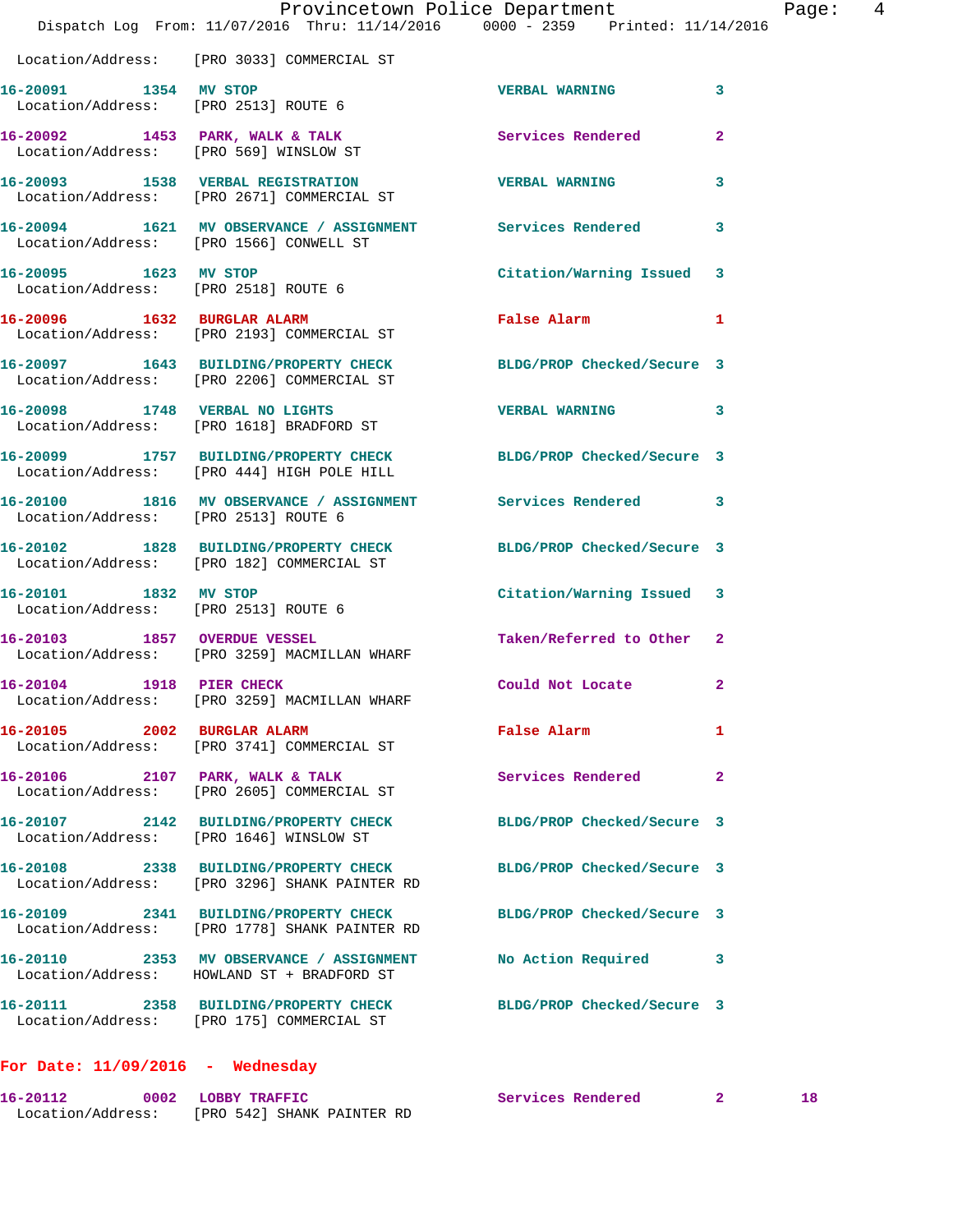|                                                          | Dispatch Log From: 11/07/2016 Thru: 11/14/2016 0000 - 2359 Printed: 11/14/2016                                   | Provincetown Police Department |                | Page: 5 |  |
|----------------------------------------------------------|------------------------------------------------------------------------------------------------------------------|--------------------------------|----------------|---------|--|
|                                                          | 16-20113 0007 MV OBSERVANCE / ASSIGNMENT Services Rendered 3<br>Location/Address: BRADFORD ST + HIGH POLE HILL   |                                |                |         |  |
| 16-20114 0011 DISTURBANCE                                | Location/Address: [PRO 2206] COMMERCIAL ST                                                                       | SPOKEN TO <b>1</b>             |                |         |  |
|                                                          | 16-20115 0025 BUILDING/PROPERTY CHECK BLDG/PROP Checked/Secure 3<br>Location/Address: [PRO 447] JEROME SMITH RD  |                                |                |         |  |
|                                                          | 16-20116 0045 BUILDING/PROPERTY CHECK BLDG/PROP Checked/Secure 3<br>Location/Address: [PRO 3259] MACMILLAN WHARF |                                |                |         |  |
|                                                          | 16-20117 0054 ASSIST CITIZEN<br>Location/Address: ROUTE 6 + SNAIL RD                                             | Services Rendered 3            |                |         |  |
|                                                          | 16-20118 0129 FIRE<br>Location/Address: [PRO 175] COMMERCIAL ST                                                  | Extinguished 1                 |                | 1       |  |
|                                                          | 16-20119 0213 FOLLOW UP<br>Location/Address: [PRO 174] COMMERCIAL ST                                             | No Action Required 2           |                |         |  |
|                                                          | 16-20120 0305 BUILDING/PROPERTY CHECK BLDG/PROP Checked/Secure 3<br>Location/Address: [PRO 440] HARRY KEMP WAY   |                                |                |         |  |
| Location/Address: ROUTE 6 + SNAIL RD                     | 16-20121 0511 MV OBSERVANCE / ASSIGNMENT Services Rendered 3                                                     |                                |                |         |  |
|                                                          | 16-20122 0609 BUILDING/PROPERTY CHECK BLDG/PROP Checked/Secure 3<br>Location/Address: [PRO 1783] FRANKLIN ST     |                                |                |         |  |
| 16-20123 0741 M/V VS BIKE<br>Refer To Accident: 16-85-AC | Location/Address: [PRO 537] SHANK PAINTER RD                                                                     | <b>PATIENT REFUSAL 2</b>       |                |         |  |
| Location/Address: [PRO 779] BROWNE ST                    | 16-20124 0800 MEDICAL EMERGENCY                                                                                  | PATIENT REFUSAL                | 1              |         |  |
|                                                          | 16-20125 0808 FOLLOW UP<br>Location/Address: [PRO 182] COMMERCIAL ST                                             | SPOKEN TO                      | $\overline{2}$ |         |  |
|                                                          | 16-20126 0818 SCHOOL<br>Location/Address: [PRO 569] WINSLOW ST                                                   | Services Rendered 3            |                |         |  |
|                                                          | 16-20128 1013 ALARM - FIRE<br>Location/Address: [PRO 125] COMMERCIAL ST                                          | <b>False Alarm</b>             | $\mathbf{1}$   |         |  |
|                                                          | 16-20129    1030 GENERATOR<br>Location/Address: [PRO 542] SHANK PAINTER RD                                       | Services Rendered 3            |                |         |  |
|                                                          | 16-20130 1136 BUILDING/PROPERTY CHECK Services Rendered 3<br>Location/Address: [PRO 2898] JEROME SMITH RD        |                                |                |         |  |
|                                                          | 16-20131 1204 RESIDENTIAL BURGLAR ALARM 5 False Alarm<br>Location/Address: [PRO 733] BRADFORD ST                 |                                | $\mathbf{1}$   |         |  |
|                                                          | 16-20132 1216 ALARM - FIRE<br>Location/Address: [PRO 79] CARVER ST                                               | False Alarm                    | 1              |         |  |
| Location/Address: [PRO 2513] ROUTE 6                     | 16-20135 1336 MV OBSERVANCE / ASSIGNMENT Services Rendered 3                                                     |                                |                |         |  |
| 16-20136 1350 MV STOP                                    | Location/Address: [PRO 2513] ROUTE 6                                                                             | <b>VERBAL WARNING</b>          | 3              |         |  |
|                                                          | 16-20137 1418 ALARM - FIRE<br>Location/Address: [PRO 1780] JOHNSON ST                                            | False Alarm                    | 1              |         |  |
|                                                          | 16-20138 1558 MV OBSERVANCE / ASSIGNMENT Services Rendered 3<br>Location/Address: SHANK PAINTER RD + PROVINCE RD |                                |                |         |  |
|                                                          | 16-20140 1635 BUILDING/PROPERTY CHECK BLDG/PROP Checked/Secure 3                                                 |                                |                |         |  |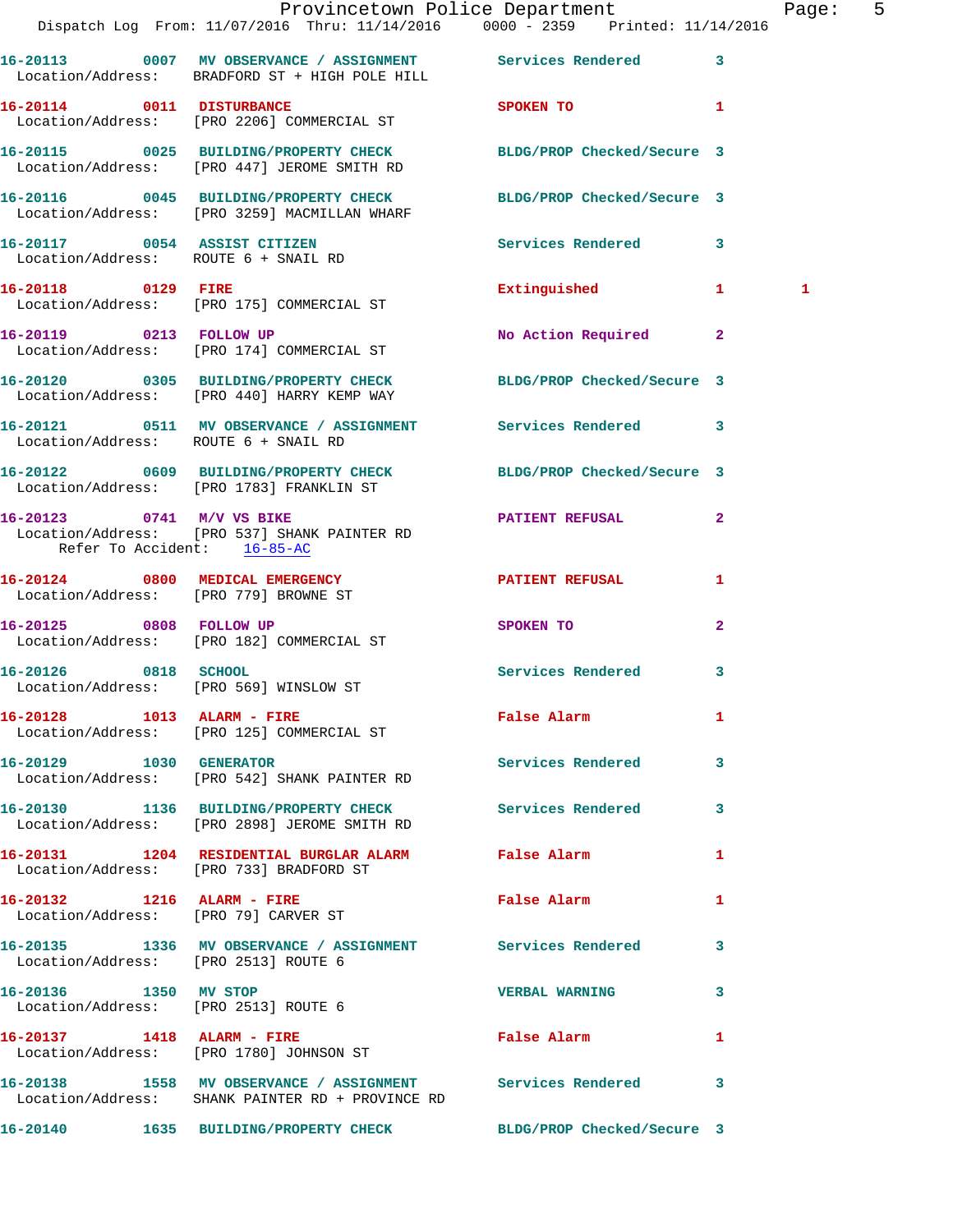|                                       | Provincetown Police Department<br>Dispatch Log From: 11/07/2016 Thru: 11/14/2016 0000 - 2359 Printed: 11/14/2016  |                       | Page: 6                 |  |
|---------------------------------------|-------------------------------------------------------------------------------------------------------------------|-----------------------|-------------------------|--|
|                                       | Location/Address: [PRO 1840] COMMERCIAL ST                                                                        |                       |                         |  |
| 16-20141 1640 MV STOP                 | Location/Address: [PRO 547] COMMERCIAL ST                                                                         | VERBAL WARNING 3      |                         |  |
|                                       | 16-20142 1654 BUILDING/PROPERTY CHECK BLDG/PROP Checked/Secure 3<br>Location/Address: [PRO 1638] COMMERCIAL ST    |                       |                         |  |
| 16-20143 1708 MV STOP                 | Location/Address: [PRO 521] ROUTE 6                                                                               | <b>VERBAL WARNING</b> | $\overline{\mathbf{3}}$ |  |
| 16-20144 1713 MV STOP                 | Location/Address: ROUTE 6 + SANDY HILL LN                                                                         | VERBAL WARNING 3      |                         |  |
|                                       | 16-20145 1826 BUILDING/PROPERTY CHECK BLDG/PROP Checked/Secure 3<br>Location/Address: [PRO 16] BRADFORD ST        |                       |                         |  |
|                                       | 16-20146 1956 MEDICAL EMERGENCY/SICK UNKNOWN Transported to Hospital 1<br>Location/Address: [PRO 1011] NELSON AVE |                       |                         |  |
|                                       | 16-20147 2013 BUILDING/PROPERTY CHECK BLDG/PROP Checked/Secure 3<br>Location/Address: [PRO 2543] MACMILLAN WHARF  |                       |                         |  |
|                                       | 16-20148 2024 MV OBSERVANCE / ASSIGNMENT Services Rendered 3<br>Location/Address: [PRO 530] SHANK PAINTER RD      |                       |                         |  |
|                                       | 16-20151 2128 BUILDING/PROPERTY CHECK BLDG/PROP Checked/Secure 3<br>Location/Address: [PRO 519] RACE POINT RD     |                       |                         |  |
|                                       | 16-20150 2131 BUILDING/PROPERTY CHECK BLDG/PROP Checked/Secure 3<br>Location/Address: [PRO 1783] FRANKLIN ST      |                       |                         |  |
| Location/Address: [PRO 2521] ROUTE 6  | 16-20152 2142 MV OBSERVANCE / ASSIGNMENT Services Rendered 3                                                      |                       |                         |  |
| Location/Address: [PRO 3222] ALDEN ST | 16-20153 2230 MEDICAL EMERGENCY/LIFT ASSIST Services Rendered                                                     |                       | 1                       |  |
|                                       | 16-20154 2233 ASSIST CITIZEN<br>Location/Address: [PRO 395] COMMERCIAL ST                                         | Services Rendered     | 3                       |  |
| Refer To Arrest: 16-322-AR            | 16-20156 2241 MEDICAL EMERGENCY/EVAL 2015 PATIENT REFUSAL 1<br>Location/Address: [PRO 542] SHANK PAINTER RD       |                       |                         |  |
|                                       |                                                                                                                   |                       |                         |  |

## **For Date: 11/10/2016 - Thursday**

|                  | Location/Address: [PRO 542] SHANK PAINTER RD                                        |                          | <b>Services Rendered</b> | $\overline{2}$          | 19 |
|------------------|-------------------------------------------------------------------------------------|--------------------------|--------------------------|-------------------------|----|
|                  | 16-20158 0018 BUILDING/PROPERTY CHECK<br>Location/Address: [PRO 2483] COMMERCIAL ST |                          | Services Rendered        | $\overline{\mathbf{3}}$ |    |
|                  | Location/Address: [PRO 2977] COMMERCIAL ST                                          |                          | Services Rendered        | 3                       |    |
|                  | Location/Address: [PRO 724] BRADFORD ST<br>Refer To Arrest: 16-322-AR               |                          | Services Rendered        | 3                       |    |
|                  | Location/Address: [PRO 106] COMMERCIAL ST                                           |                          | No Action Required       | 3                       |    |
|                  | Location/Address: [PRO 3259] MACMILLAN WHARF                                        | Services Rendered        |                          | 3                       |    |
|                  | Location/Address: [PRO 433] RYDER ST EXT                                            |                          | Services Rendered        | 3                       |    |
| 16-20164<br>0213 | MV OBSERVANCE / ASSIGNMENT                                                          | <b>Services Rendered</b> |                          | 3                       |    |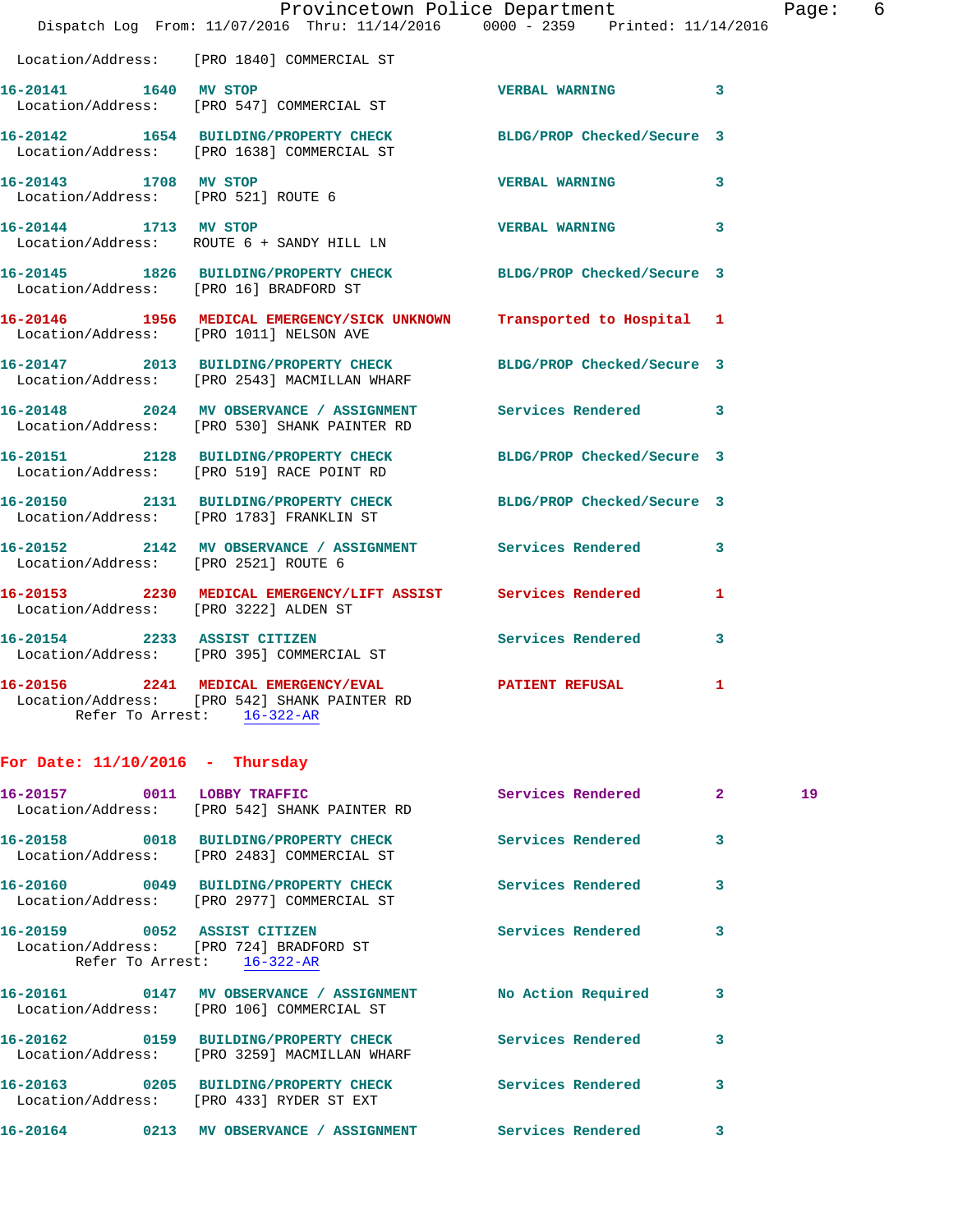|                                                              | Dispatch Log From: 11/07/2016 Thru: 11/14/2016 0000 - 2359 Printed: 11/14/2016                                   | Provincetown Police Department Tage: | -7                      |
|--------------------------------------------------------------|------------------------------------------------------------------------------------------------------------------|--------------------------------------|-------------------------|
|                                                              | Location/Address: BRADFORD ST + HOWLAND ST                                                                       |                                      |                         |
|                                                              | 16-20165 0214 BUILDING/PROPERTY CHECK BLDG/PROP Checked/Secure 3<br>Location/Address: [PRO 2539] RYDER ST EXT    |                                      |                         |
|                                                              | 16-20167 0216 MV OBSERVANCE / ASSIGNMENT No Action Required 3<br>Location: RT. 6 AND PROVINCELAND RD             |                                      |                         |
|                                                              | 16-20166 0220 MV OBSERVANCE / ASSIGNMENT<br>Location/Address: RYDER ST + BRADFORD ST                             | No Action Required 3                 |                         |
|                                                              | 16-20169 0255 BUILDING/PROPERTY CHECK Services Rendered 3<br>Location/Address: [PRO 2206] COMMERCIAL ST          |                                      |                         |
|                                                              | 16-20168 0256 BUILDING/PROPERTY CHECK BLDG/PROP Checked/Secure 3<br>Location/Address: [PRO 1783] FRANKLIN ST     |                                      |                         |
|                                                              | 16-20170 0354 BUILDING/PROPERTY CHECK BLDG/PROP Checked/Secure 3<br>Location/Address: [PRO 530] SHANK PAINTER RD |                                      |                         |
|                                                              | 16-20171 0509 BUILDING/PROPERTY CHECK BLDG/PROP Checked/Secure 3<br>Location/Address: [PRO 447] JEROME SMITH RD  |                                      |                         |
| Location/Address: [PRO 521] ROUTE 6                          | 16-20172 0520 BUILDING/PROPERTY CHECK Services Rendered 3                                                        |                                      |                         |
|                                                              | 16-20173 0524 BUILDING/PROPERTY CHECK BLDG/PROP Checked/Secure 3<br>Location/Address: [PRO 517] RACE POINT RD    |                                      |                         |
|                                                              | 16-20174 0539 MV OBSERVANCE / ASSIGNMENT Services Rendered 3<br>Location/Address: [PRO 2489] BRADFORD ST         |                                      |                         |
|                                                              |                                                                                                                  | Services Rendered                    | 3                       |
| Refer To Arrest: 16-322-AR                                   | Location/Address: [ORL] ROCK HARBOR RD                                                                           |                                      |                         |
| Location/Address: [PRO 2521] ROUTE 6                         | 16-20178 0948 MV OBSERVANCE / ASSIGNMENT Services Rendered 3                                                     |                                      |                         |
|                                                              | 16-20179 0952 SERVICE CALL<br>Location/Address: [PRO 175] COMMERCIAL ST                                          | Services Rendered                    | 3                       |
|                                                              | 16-20180 1009 PARK, WALK & TALK<br>Location/Address: [PRO 488] MAYFLOWER ST                                      | Services Rendered 2                  |                         |
|                                                              | 16-20181 1028 HOLD UP ALARM<br>Location/Address: [PRO 440] HARRY KEMP WAY                                        | Services Rendered                    | 1                       |
|                                                              | 16-20182 1039 ASSIST AGENCY / MUTUAL AID Services Rendered 3<br>Location/Address: [PRO 396] COMMERCIAL ST        |                                      |                         |
|                                                              | 16-20183 1042 BUILDING/PROPERTY CHECK Services Rendered<br>Location/Address: [PRO 3259] MACMILLAN WHARF          |                                      | 3                       |
|                                                              | 16-20184 1105 BUILDING/PROPERTY CHECK<br>Location/Address: [PRO 2483] COMMERCIAL ST                              | Services Rendered                    | 3                       |
|                                                              | 16-20185 1114 BUILDING/PROPERTY CHECK<br>Location/Address: [PRO 2490] PROVINCELANDS RD                           | Services Rendered                    | $\overline{\mathbf{3}}$ |
| Location/Address: ROUTE 6                                    | 16-20186 1120 MV OBSERVANCE / ASSIGNMENT Services Rendered 3                                                     |                                      |                         |
| 16-20187 1129 MV STOP<br>Location/Address: [PRO 521] ROUTE 6 |                                                                                                                  | VERBAL WARNING 3                     |                         |
| 16-20188 1139 MV STOP<br>Location/Address: [PRO 521] ROUTE 6 |                                                                                                                  | Citation/Warning Issued 3            |                         |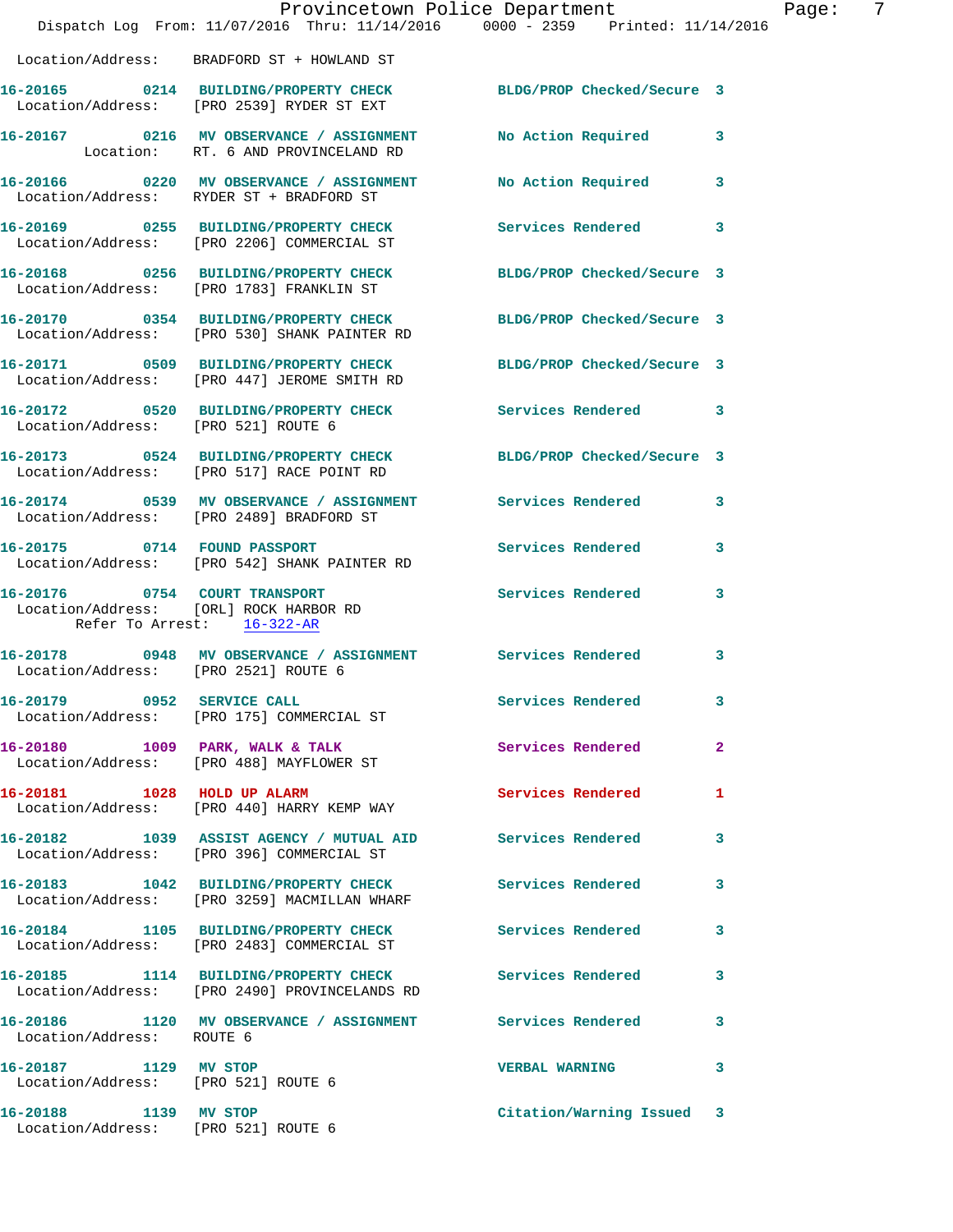## Provincetown Police Department Page: 8

|          |      |                                      | IIO VIII COOMII I OIICO DONAI CHOIIC                                           |                    |              |
|----------|------|--------------------------------------|--------------------------------------------------------------------------------|--------------------|--------------|
|          |      |                                      | Dispatch Log From: 11/07/2016 Thru: 11/14/2016 0000 - 2359 Printed: 11/14/2016 |                    |              |
| 16-20189 | 1241 | Location/Address: [PRO 2513] ROUTE 6 | MV OBSERVANCE / ASSIGNMENT                                                     | Services Rendered  | 3            |
| 16-20190 | 1257 | ALARM - FIRE                         | Location/Address: [PRO 3670] SHANK PAINTER RD                                  | No Action Required | $\mathbf{1}$ |

**16-20191 1318 BUILDING/PROPERTY CHECK Services Rendered 3**  Location/Address: [PRO 564] BAYBERRY AVE **16-20192 1348 WELL BEING CHECK Services Rendered 3**  Location/Address: [PRO 2991] SNOWS LN

**16-20193 1424 ASSIST AGENCY / MUTUAL AID GONE ON ARRIVAL 3**  Location/Address: [PRO 2521] ROUTE 6

**16-20194 1536 MV OBSERVANCE / ASSIGNMENT Services Rendered 3**  Location/Address: [PRO 137] COMMERCIAL ST

**16-20195 1558 BUILDING/PROPERTY CHECK BLDG/PROP Checked/Secure 3**  Location/Address: [PRO 564] BAYBERRY AVE

**16-20196 1609 BUILDING/PROPERTY CHECK BLDG/PROP Checked/Secure 3**  Location/Address: [PRO 2543] MACMILLAN WHARF

**16-20197 1625 MV OBSERVANCE / ASSIGNMENT Services Rendered 3**  Location/Address: [PRO 525] COMMERCIAL ST

**16-20199 1715 911 GENERAL/ABANDONED Services Rendered 1**  Location/Address: [PRO 3296] SHANK PAINTER RD

**16-20200 1751 BUILDING/PROPERTY CHECK BLDG/PROP Checked/Secure 3**  Location/Address: [PRO 530] SHANK PAINTER RD

**16-20201 1754 HAZARDS Services Rendered 2**  Location/Address: COMMERCIAL ST + ANTHONY ST

**16-20202 1803 BUILDING/PROPERTY CHECK BLDG/PROP Checked/Secure 3**  Location/Address: [PRO 1989] COMMERCIAL ST

**16-20203 1823 BUILDING/PROPERTY CHECK BLDG/PROP Checked/Secure 3**  Location/Address: [PRO 3287] ROUTE 6

**16-20204 1904 BUILDING/PROPERTY CHECK BLDG/PROP Checked/Secure 3**  Location/Address: [PRO 554] TREMONT ST

**16-20206 2035 SERVICE CALL Services Rendered 3**  Location/Address: [PRO 175] COMMERCIAL ST

**16-20207 2122 BUILDING/PROPERTY CHECK BLDG/PROP Checked/Secure 3**  Location/Address: [PRO 1778] SHANK PAINTER RD

**16-20208 2215 BUILDING/PROPERTY CHECK BLDG/PROP Checked/Secure 3**  Location/Address: [PRO 519] RACE POINT RD

**16-20209 2321 BUILDING/PROPERTY CHECK Services Rendered 3**  Location/Address: [PRO 2977] COMMERCIAL ST

**16-20210 2327 BUILDING/PROPERTY CHECK BLDG/PROP Checked/Secure 3**  Location/Address: [PRO 545] SHANK PAINTER RD

Location/Address: [PRO 444] HIGH POLE HILL

**16-20212 2333 MV OBSERVANCE / ASSIGNMENT Services Rendered 3**  Location/Address: BRADFORD ST + HIGH POLE HILL

**16-20213 2337 BUILDING/PROPERTY CHECK Services Rendered 3**  Location/Address: [PRO 2483] COMMERCIAL ST

**16-20211 2330 BUILDING/PROPERTY CHECK BLDG/PROP Checked/Secure 3**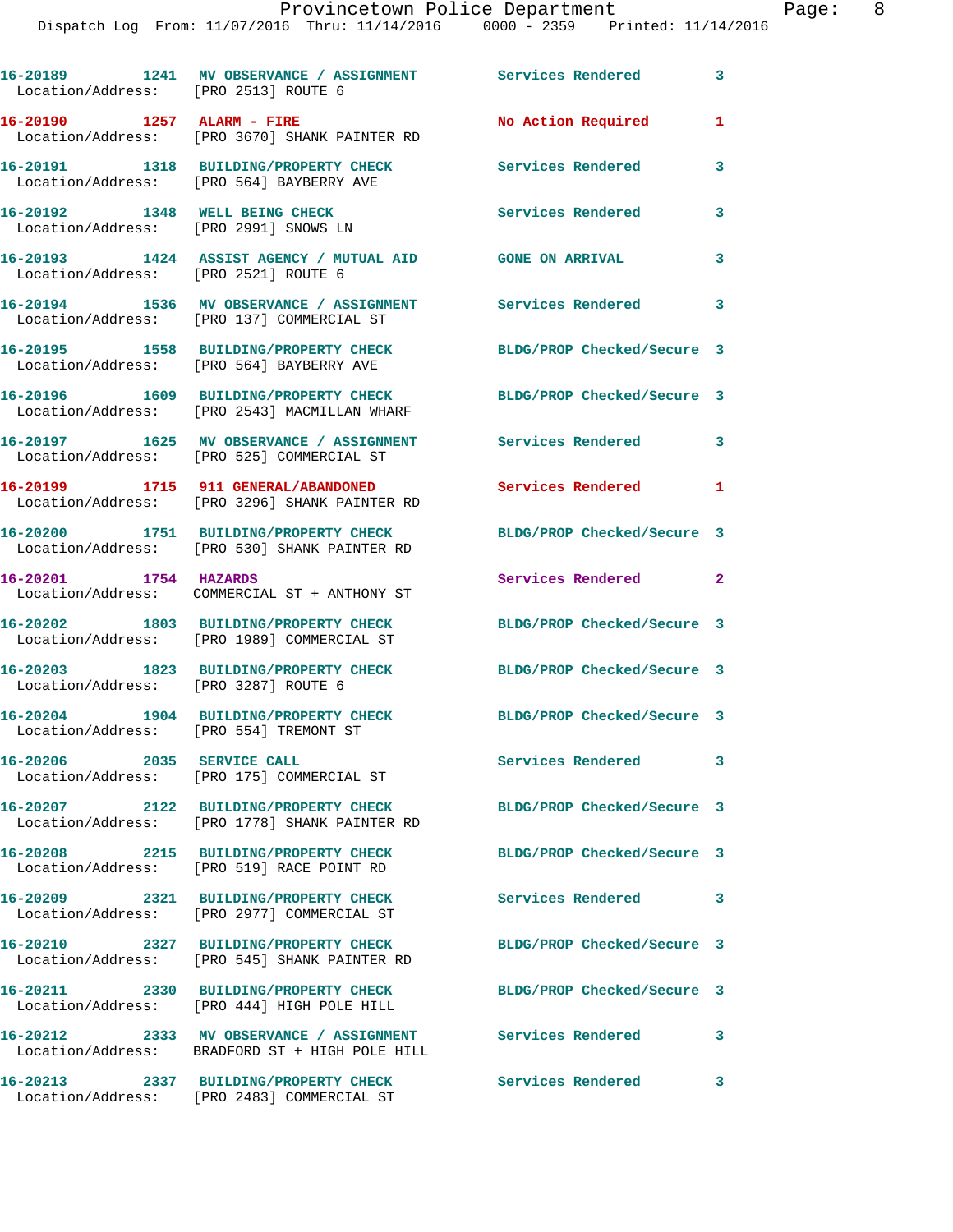| For Date: $11/11/2016$ - Friday        |                                                                                                          |                                 |              |                 |
|----------------------------------------|----------------------------------------------------------------------------------------------------------|---------------------------------|--------------|-----------------|
| 16-20224 0000 LOBBY TRAFFIC            | Location/Address: [PRO 542] SHANK PAINTER RD                                                             | Services Rendered 2             |              | 17 <sub>1</sub> |
|                                        | 16-20217 0042 BUILDING/PROPERTY CHECK<br>Location/Address: [PRO 182] COMMERCIAL ST                       | BLDG/PROP Checked/Secure 3      |              |                 |
|                                        | 16-20218 0046 BUILDING/PROPERTY CHECK<br>Location/Address: [PRO 175] COMMERCIAL ST                       | BLDG/PROP Checked/Secure 3      |              |                 |
|                                        | 16-20219 0052 BUILDING/PROPERTY CHECK<br>Location/Address: [PRO 3151] COMMERCIAL ST                      | BLDG/PROP Checked/Secure 3      |              |                 |
| Location/Address: [PRO 1859] ROUTE 6   | 16-20216 0053 BUILDING/PROPERTY CHECK                                                                    | Services Rendered 3             |              |                 |
|                                        | 16-20220 0054 BUILDING/PROPERTY CHECK<br>Location/Address: [PRO 3256] COMMERCIAL ST                      | BLDG/PROP Checked/Secure 3      |              |                 |
|                                        | 16-20221 0103 BUILDING/PROPERTY CHECK<br>Location/Address: [PRO 3117] COMMERCIAL ST                      | BLDG/PROP Checked/Secure 3      |              |                 |
|                                        | 16-20222 0111 BUILDING/PROPERTY CHECK<br>Location/Address: [PRO 183] COMMERCIAL ST                       | BLDG/PROP Checked/Secure 3      |              |                 |
|                                        | 16-20223 0117 MV OBSERVANCE / ASSIGNMENT Services Rendered 3<br>Location/Address: RYDER ST + BRADFORD ST |                                 |              |                 |
|                                        | 16-20225 0200 BUILDING/PROPERTY CHECK<br>Location/Address: [PRO 379] COMMERCIAL ST                       | BLDG/PROP Checked/Secure 3      |              |                 |
|                                        | 16-20227 0214 BUILDING/PROPERTY CHECK<br>Location/Address: [PRO 306] COMMERCIAL ST                       | BLDG/PROP Checked/Secure 3      |              |                 |
|                                        | 16-20228 0217 BUILDING/PROPERTY CHECK<br>Location/Address: [PRO 3259] MACMILLAN WHARF                    | Services Rendered 3             |              |                 |
|                                        | 16-20229 0225 BUILDING/PROPERTY CHECK<br>Location/Address: [PRO 99] COMMERCIAL ST                        | BLDG/PROP Checked/Secure 3      |              |                 |
| Location/Address: [PRO 16] BRADFORD ST | 16-20230 0312 BUILDING/PROPERTY CHECK BLDG/PROP Checked/Secure 3                                         |                                 |              |                 |
| Location/Address: [PRO 413] CONWELL ST | 16-20231 0516 BUILDING/PROPERTY CHECK BLDG/PROP Checked/Secure 3                                         |                                 |              |                 |
| Location/Address: ROUTE 6 + SNAIL RD   | 16-20232 0519 MV OBSERVANCE / ASSIGNMENT Services Rendered                                               |                                 | 3            |                 |
|                                        | 16-20233 0519 BUILDING/PROPERTY CHECK Services Rendered<br>Location/Address: [PRO 1789] BRADFORD ST      |                                 | 3            |                 |
|                                        | 16-20235 0523 MV OBSERVANCE / ASSIGNMENT Services Rendered<br>Location/Address: [PRO 2489] BRADFORD ST   |                                 | 3            |                 |
| Location/Address: [PRO 521] ROUTE 6    | 16-20236 0554 BUILDING/PROPERTY CHECK Services Rendered                                                  |                                 | 3            |                 |
|                                        | 16-20237 0601 FLIGHT COVERAGE<br>Location/Address: [PRO 516] RACE POINT RD                               | Services Rendered               | $\mathbf{2}$ |                 |
| 16-20238 0617 TRUCK ASSIST             | Location/Address: COMMERCIAL ST + HOWLAND ST                                                             | Services Rendered               | $\mathbf{2}$ |                 |
| Location/Address: [PRO 2513] ROUTE 6   | 16-20239 0714 CRUISER DISABLED/TOW                                                                       | <b>Example 20 Yehicle Towed</b> | $\mathbf{2}$ |                 |
|                                        | 16-20240 0730 911 MEDICAL CALL TRANSFER Taken/Referred to Other 1                                        |                                 |              |                 |

Location/Address: [PRO 2754] ROUTE 6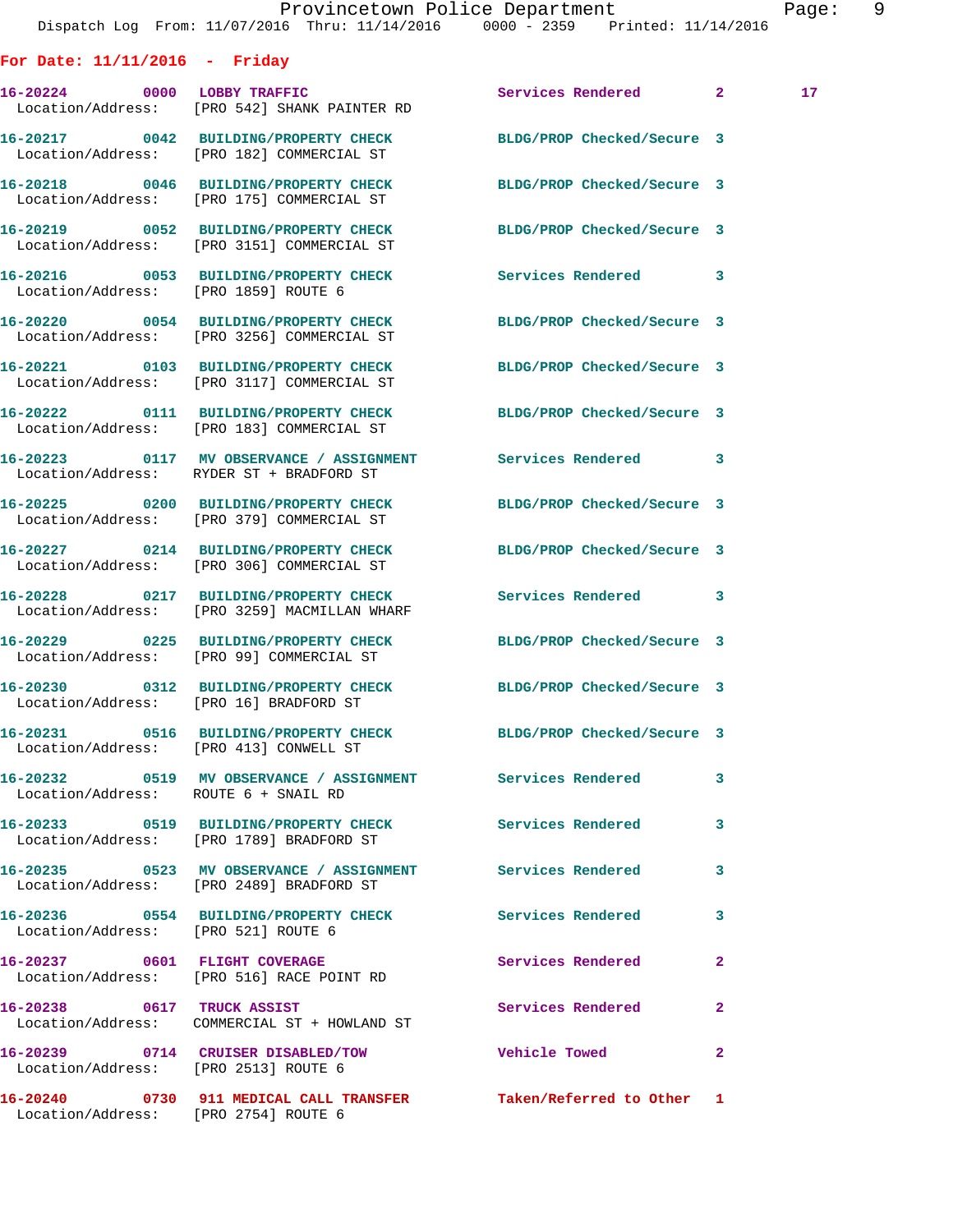|                                      | Provincetown Police Department<br>Dispatch Log From: 11/07/2016 Thru: 11/14/2016 0000 - 2359 Printed: 11/14/2016 |                           |                |
|--------------------------------------|------------------------------------------------------------------------------------------------------------------|---------------------------|----------------|
|                                      | 16-20241 0730 BUILDING/PROPERTY CHECK BLDG/PROP Checked/Secure 3<br>Location/Address: [PRO 16] BRADFORD ST       |                           |                |
| Location/Address: [PRO 3440] ROUTE 6 | 16-20242 0802 MV OBSERVANCE / ASSIGNMENT Services Rendered                                                       |                           | 3              |
|                                      | 16-20243 0821 VERBAL INSPECTION/ADDRESS VERBAL WARNING<br>Location/Address: SANDY HILL LN + ROUTE 6              |                           | 3              |
|                                      | 16-20244 0903 BUILDING/PROPERTY CHECK Services Rendered<br>Location/Address: [PRO 3430] COMMERCIAL ST            |                           | 3              |
|                                      | 16-20245 0958 CODE/TRANSPORT<br>Location/Address: [PRO 3222] ALDEN ST                                            | Transported to Hospital   | 1              |
|                                      | 16-20247 1030 TRAFFIC CONTROL<br>Location/Address: RYDER ST + COMMERCIAL ST                                      | Services Rendered         | 3              |
| Location/Address: [PRO 2521] ROUTE 6 | 16-20248 1108 DECEASED DOLPHIN                                                                                   | Taken/Referred to Other   | $\mathbf{2}$   |
| 16-20249 1120 LIFT ASSIST            | Location/Address: [PRO 1237] MILLER HILL RD                                                                      | <b>Services Rendered</b>  | 1              |
|                                      | 16-20250 1133 LOST WALLET<br>Location/Address: [PRO 542] SHANK PAINTER RD                                        | <b>Services Rendered</b>  | 3              |
|                                      | 16-20251 1139 VERBAL BRAKE LIGHT<br>Location/Address: [PRO 525] COMMERCIAL ST                                    | <b>VERBAL WARNING</b>     | 3              |
|                                      | 16-20252 1202 BUILDING/PROPERTY CHECK BLDG/PROP Checked/Secure 3<br>Location/Address: [PRO 3259] MACMILLAN WHARF |                           |                |
|                                      | $16 - 20253$ 1202 PARK, WALK & TALK<br>Location/Address: [PRO 105] COMMERCIAL ST                                 | Services Rendered         | $\mathbf{2}$   |
| Location/Address: [PRO 3440] ROUTE 6 | 16-20254 1236 MV OBSERVANCE / ASSIGNMENT Services Rendered                                                       |                           | 3              |
|                                      | 16-20255 1239 UNKNOWN MEDICAL/RESCUE<br>Location/Address: [PRO 399] COMMERCIAL ST                                | Transported to Hospital 1 |                |
|                                      | 16-20257 1338 BIKE ACCIDENT/FIRST AID<br>Location/Address: [PRO 3004] BRADFORD ST                                | Services Rendered         | $\overline{a}$ |
| 16-20258 1348 TRAFFIC CONCERN        | Location/Address: [PRO 1989] COMMERCIAL ST                                                                       | SPOKEN TO                 | 3              |
|                                      | 16-20259 1411 BUILDING/PROPERTY CHECK<br>Location/Address: [PRO 526] RYDER ST EXT                                | <b>Services Rendered</b>  | 3              |
|                                      | 16-20260 1427 PARKED MV COMPLAINT<br>Location/Address: JOHNSON ST + COMMERCIAL ST                                | Services Rendered         | 2              |
| 16-20261 1431 MV COMPLAINT           | Location/Address: PRINCE ST + BRADFORD ST                                                                        | Services Rendered         | 2              |
| 16-20262 1435 FOUND BANK CARD        | Location/Address: [PRO 175] COMMERCIAL ST                                                                        | <b>Services Rendered</b>  | 3              |
|                                      | 16-20263 1438 TRAFFIC CONTROL<br>Location/Address: [PRO 2564] COMMERCIAL ST                                      | <b>Services Rendered</b>  | 3              |
|                                      | 16-20264 1520 ALARM - GENERAL<br>Location/Address: [PRO 1180] COMMERCIAL ST                                      | Services Rendered         | 1              |
|                                      | 16-20265 1538 ASSIST AGENCY / MUTUAL AID Taken/Referred to Other<br>Location/Address: [PRO 329] COMMERCIAL ST    |                           | 3              |
|                                      | 16-20266      1559  BUILDING/PROPERTY CHECK        BLDG/PROP Checked/Secure 3                                    |                           |                |

Location/Address: [PRO 2206] COMMERCIAL ST

Page: 10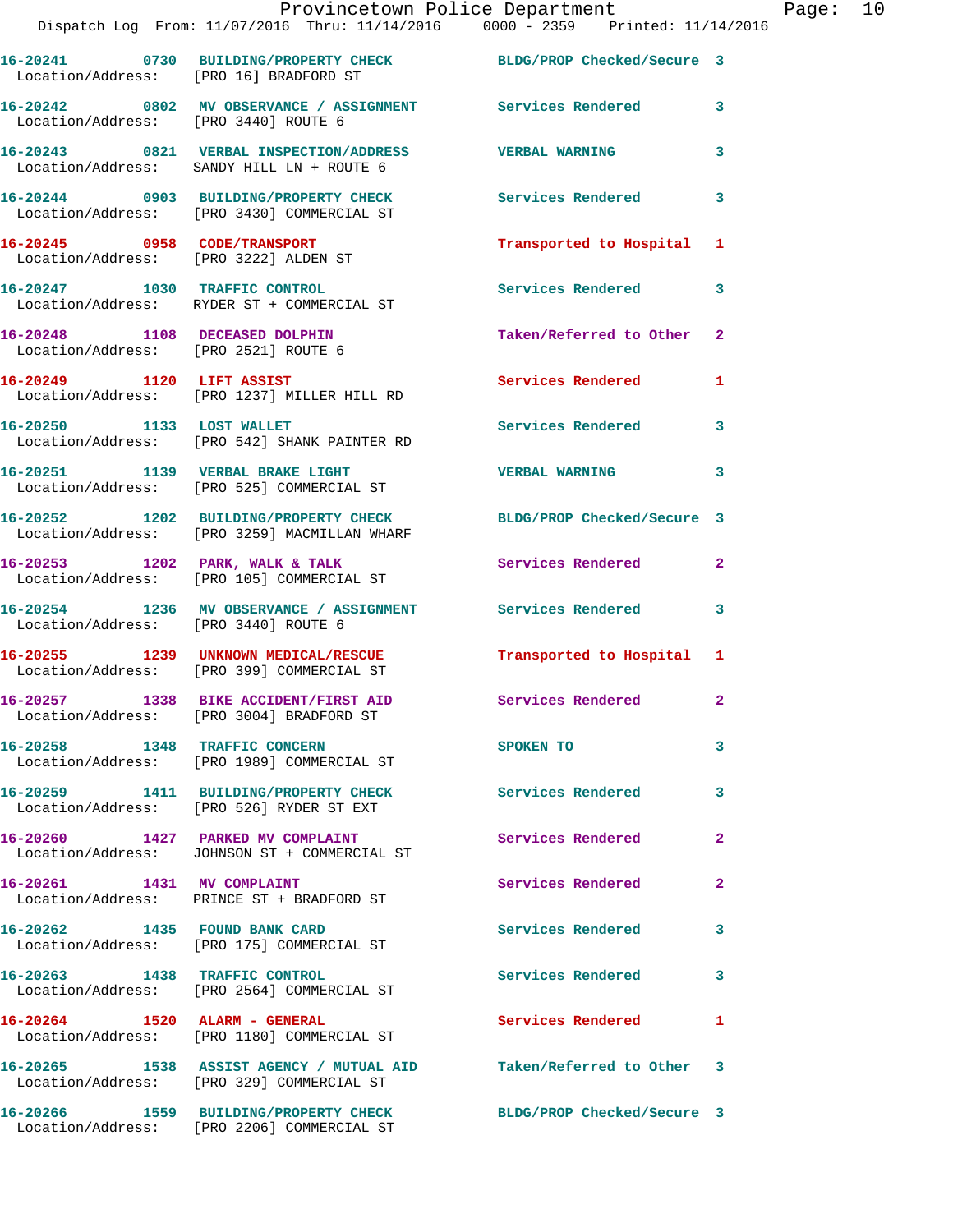|                                                                 | 16-20267 1608 BUILDING/PROPERTY CHECK BLDG/PROP Checked/Secure 3<br>Location/Address: [PRO 2483] COMMERCIAL ST |                            |   |    |
|-----------------------------------------------------------------|----------------------------------------------------------------------------------------------------------------|----------------------------|---|----|
|                                                                 | 16-20268 1631 MV OBSERVANCE / ASSIGNMENT<br>Location/Address: STANDISH ST + BRADFORD ST                        | Services Rendered 3        |   |    |
|                                                                 | 16-20269 1637 BUILDING/PROPERTY CHECK<br>Location/Address: [PRO 2266] COMMERCIAL ST                            | BLDG/PROP Checked/Secure 3 |   |    |
|                                                                 | 16-20270 1704 BUILDING/PROPERTY CHECK<br>Location/Address: [PRO 2977] COMMERCIAL ST                            | BLDG/PROP Checked/Secure 3 |   |    |
| 16-20271 1711 MV STOP<br>Location/Address: [PRO 521] ROUTE 6    |                                                                                                                | <b>VERBAL WARNING</b>      | 3 |    |
| Location/Address: HARRY KEMP WAY                                | 16-20272 1730 MV OBSERVANCE / ASSIGNMENT Services Rendered 3                                                   |                            |   |    |
| Location/Address: [PRO 16] BRADFORD ST                          | 16-20273 1755 BUILDING/PROPERTY CHECK                                                                          | BLDG/PROP Checked/Secure 3 |   |    |
|                                                                 | 16-20275 1828 BUILDING/PROPERTY CHECK<br>Location/Address: [PRO 3259] MACMILLAN WHARF                          | BLDG/PROP Checked/Secure 3 |   |    |
| Location/Address: [PRO 3287] ROUTE 6                            | 16-20276 1924 BUILDING/PROPERTY CHECK BLDG/PROP Checked/Secure 3                                               |                            |   |    |
| 16-20277 1933 DISTURBANCE                                       | Location/Address: [PRO 1760] PRISCILLA ALDEN RD                                                                | Services Rendered 1        |   |    |
|                                                                 | 16-20278 2042 BUILDING/PROPERTY CHECK<br>Location/Address: [PRO 2898] JEROME SMITH RD                          | BLDG/PROP Checked/Secure 3 |   |    |
|                                                                 | 16-20279 2047 BUILDING/PROPERTY CHECK<br>Location/Address: [PRO 444] HIGH POLE HILL                            | BLDG/PROP Checked/Secure 3 |   |    |
|                                                                 | 16-20281 2154 BUILDING/PROPERTY CHECK<br>Location/Address: [PRO 2540] RACE POINT RD                            | BLDG/PROP Checked/Secure 3 |   |    |
|                                                                 | 16-20282 2311 BUILDING/PROPERTY CHECK<br>Location/Address: [PRO 2483] COMMERCIAL ST                            | <b>Services Rendered</b>   | 3 |    |
|                                                                 | 16-20283 2317 BUILDING/PROPERTY CHECK<br>Location/Address: [PRO 2977] COMMERCIAL ST                            | BLDG/PROP Checked/Secure 3 |   |    |
| 16-20284 2317 LOBBY TRAFFIC                                     | Location/Address: [PRO 542] SHANK PAINTER RD                                                                   | <b>Services Rendered</b>   | 3 | 15 |
| Location/Address: ROUTE 6 + SNAIL RD                            | 16-20285 2333 MV OBSERVANCE / ASSIGNMENT Services Rendered                                                     |                            | 3 |    |
| 16-20286 2349 MV STOP<br>Location/Address: [PRO 94] BRADFORD ST |                                                                                                                | Citation/Warning Issued    | 3 |    |
| 16-20287 2359 CO ALARM<br>Location/Address: [PRO N] HARBOUR DR  |                                                                                                                | False Alarm                | 1 |    |
| For Date: $11/12/2016$ - Saturday                               |                                                                                                                |                            |   |    |
|                                                                 | 16-20289 0119 BUILDING/PROPERTY CHECK<br>Location/Address: [PRO 447] JEROME SMITH RD                           | BLDG/PROP Checked/Secure 3 |   |    |

**16-20290 0146 MV OBSERVANCE / ASSIGNMENT Services Rendered 3**  Location/Address: BRADFORD ST + RYDER ST **16-20291 0149 ASSIST CITIZEN Services Rendered 3 1**  Location: [PRO 3431] LOPES SQUARE **16-20292 0243 BUILDING/PROPERTY CHECK BLDG/PROP Checked/Secure 3**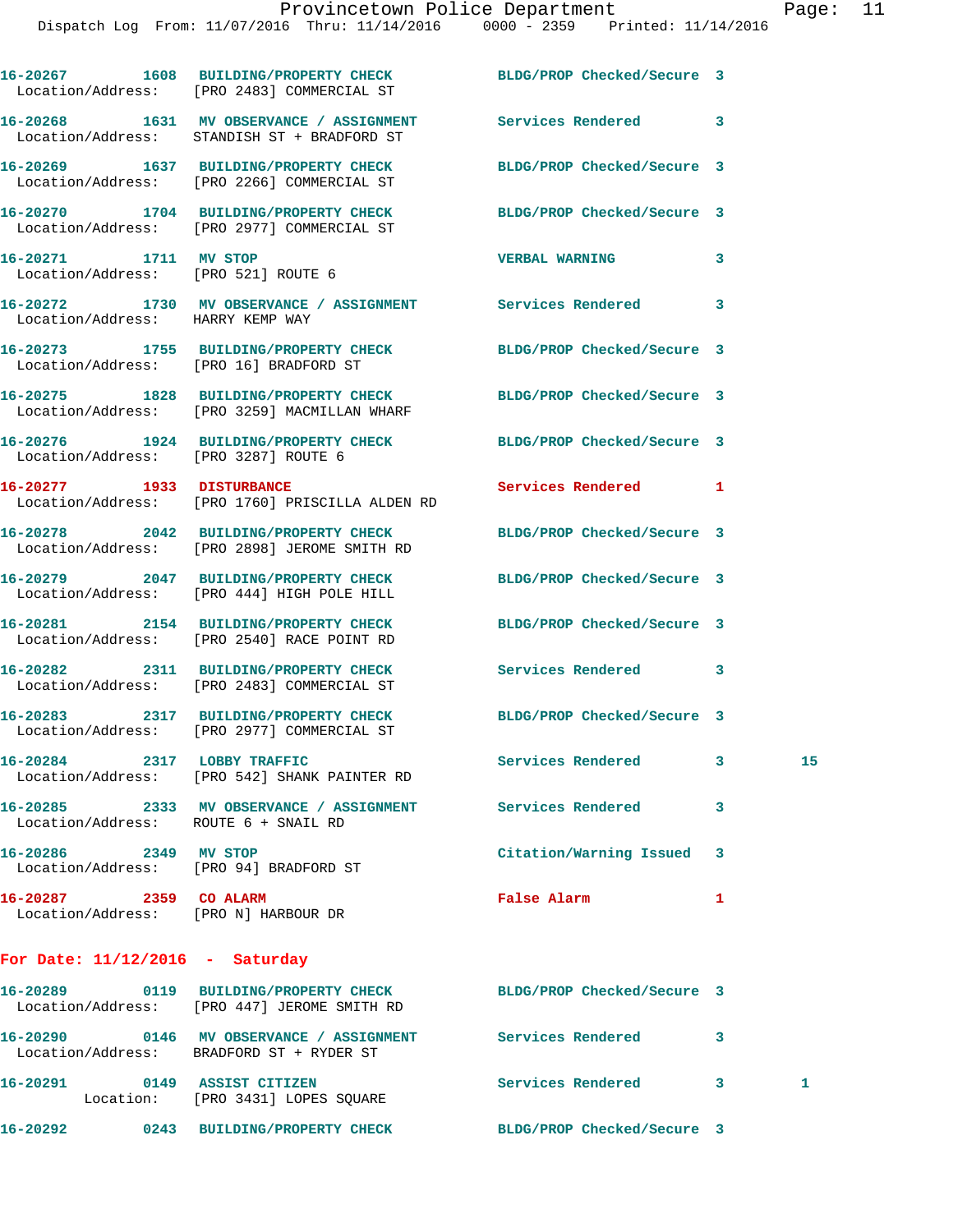|                                                         |                                                                                                               | Provincetown Police Department<br>Dispatch Log From: 11/07/2016 Thru: 11/14/2016 0000 - 2359 Printed: 11/14/2016 | Page: 12 |  |
|---------------------------------------------------------|---------------------------------------------------------------------------------------------------------------|------------------------------------------------------------------------------------------------------------------|----------|--|
|                                                         | Location/Address: [PRO 3609] COMMERCIAL ST                                                                    |                                                                                                                  |          |  |
|                                                         | 16-20293 0444 MV OBSERVANCE / ASSIGNMENT Services Rendered 3<br>Location/Address: [PRO 2489] BRADFORD ST      |                                                                                                                  |          |  |
|                                                         | 16-20294 0511 MV OBSERVANCE / ASSIGNMENT Services Rendered 3<br>Location/Address: ROUTE 6 + HOWLAND ST        |                                                                                                                  |          |  |
|                                                         | 16-20295 0604 BUILDING/PROPERTY CHECK BLDG/PROP Checked/Secure 3<br>Location/Address: [PRO 1783] FRANKLIN ST  |                                                                                                                  |          |  |
|                                                         | 16-20296 0659 CHEST PAINS/TRANSPORT<br>Location/Address: [PRO 3222] ALDEN ST                                  | Transported to Hospital 1                                                                                        |          |  |
|                                                         | 16-20297 0713 MV OBSERVANCE / ASSIGNMENT Services Rendered 3<br>Location/Address: [PRO 3430] COMMERCIAL ST    |                                                                                                                  |          |  |
|                                                         | 16-20298 0728 MV OBSERVANCE / ASSIGNMENT Services Rendered 3<br>Location/Address: HOWLAND ST + HARRY KEMP WAY |                                                                                                                  |          |  |
|                                                         | 16-20299 0800 PET PANTRY<br>Location/Address: [PRO 3296] SHANK PAINTER RD                                     | Services Rendered 3                                                                                              |          |  |
|                                                         | 16-20301 0824 BUILDING/PROPERTY CHECK BLDG/PROP Checked/Secure 3<br>Location/Address: [PRO 16] BRADFORD ST    |                                                                                                                  |          |  |
|                                                         | 16-20302 0826 FOUND VISA CARD Services Rendered 3<br>Location/Address: [PRO 105] COMMERCIAL ST                |                                                                                                                  |          |  |
|                                                         | 16-20303 0853 PARK, WALK & TALK Services Rendered<br>Location/Address: [PRO 285] COMMERCIAL ST                | $\overline{2}$                                                                                                   |          |  |
|                                                         | 16-20304 0922 FUNERAL ESCORT Services Rendered 3<br>Location/Address: [PRO 1645] HARRY KEMP WAY               |                                                                                                                  |          |  |
| Location/Address: FRITZ'S WAY                           | 16-20305 0931 QUARANTINE SERVICE Services Rendered                                                            | $\mathbf{2}$                                                                                                     |          |  |
| 16-20307 0957 CAT BITE<br>Location/Address: FRANKLIN ST |                                                                                                               | Services Rendered 2                                                                                              | 1        |  |
|                                                         | 16-20308 1033 BUILDING/PROPERTY CHECK BLDG/PROP Checked/Secure 3<br>Location/Address: [PRO 564] BAYBERRY AVE  |                                                                                                                  |          |  |
| Location/Address: ROUTE 6 + SNAIL RD                    | 16-20309 1051 MV OBSERVANCE / ASSIGNMENT Services Rendered                                                    | 3                                                                                                                |          |  |
|                                                         | 16-20310 1201 PARK, WALK & TALK<br>Location/Address: [PRO 105] COMMERCIAL ST                                  | Services Rendered<br>$\mathbf{2}$                                                                                |          |  |
|                                                         | 16-20311 1201 PUBLIC GATHERING<br>Location/Address: [PRO 197] COMMERCIAL ST                                   | Services Rendered<br>$\mathbf{2}$                                                                                |          |  |
|                                                         | 16-20312 1242 TRAFFIC CONTROL<br>Location/Address: HOWLAND ST + COMMERCIAL ST                                 | Services Rendered<br>3                                                                                           |          |  |
| Location/Address: [PRO 3287] ROUTE 6                    | 16-20313 1307 BUILDING/PROPERTY CHECK BLDG/PROP Checked/Secure 3                                              |                                                                                                                  |          |  |
| Location/Address: [PRO 2519] ROUTE 6                    | 16-20314 1338 WRITTEN WARNING INSPECTION Citation/Warning Issued 3                                            |                                                                                                                  |          |  |
| 16-20315 1420 LOST WALLET                               | Location/Address: [PRO 542] SHANK PAINTER RD                                                                  | Services Rendered 3                                                                                              |          |  |
|                                                         | Location/Address: [PRO 3317] CEMETERY RD                                                                      | 16-20316 1427 BUILDING/PROPERTY CHECK BLDG/PROP Checked/Secure 3                                                 | 1        |  |
| 16-20317 1436 BOAT CONCERN                              |                                                                                                               | Taken/Referred to Other 2                                                                                        |          |  |

Location/Address: [PRO 2490] PROVINCELANDS RD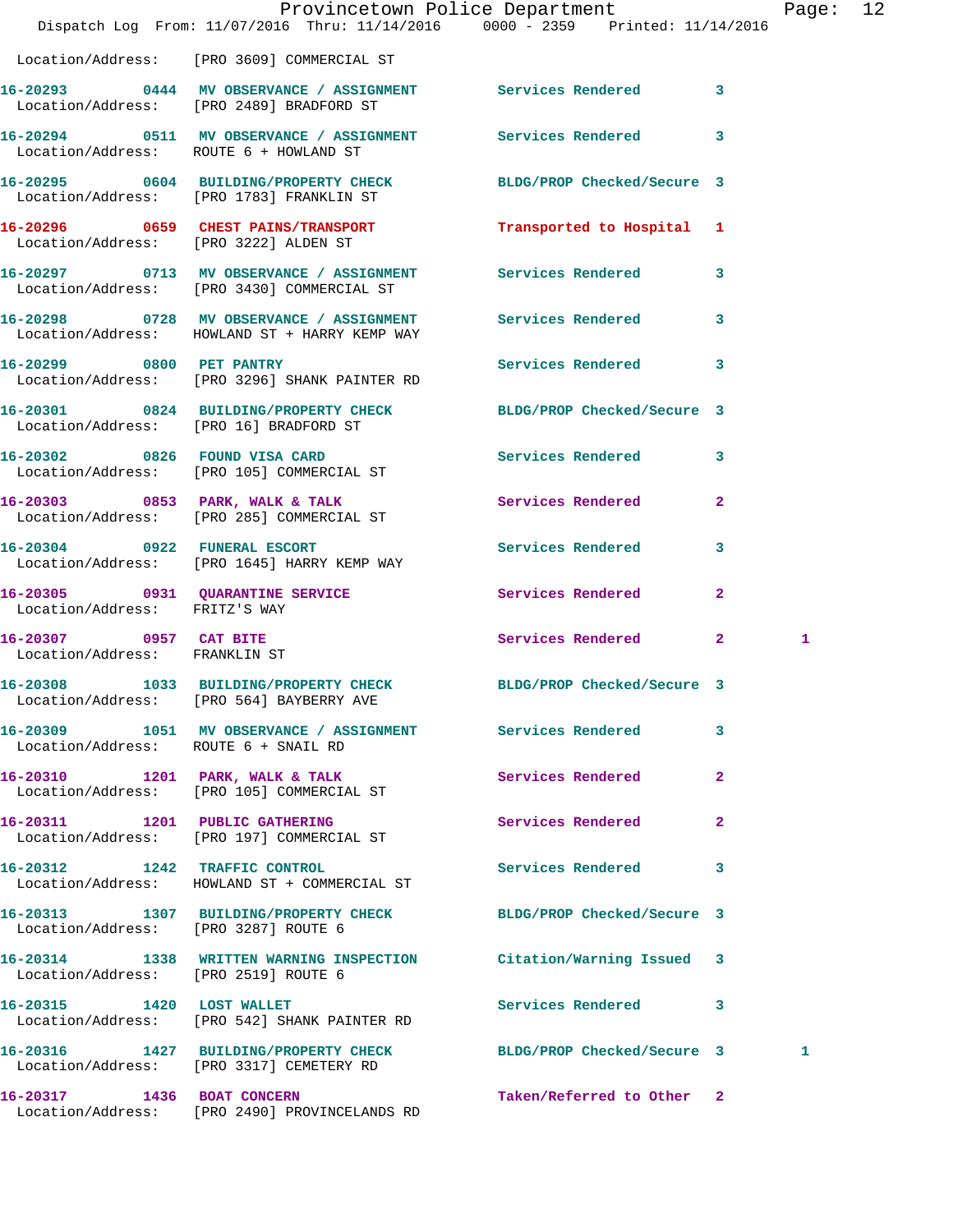**16-20321 1619 BUILDING/PROPERTY CHECK BLDG/PROP Checked/Secure 3**  Location/Address: [PRO 16] BRADFORD ST

**16-20322 1644 911 GENERAL Services Rendered 1**  Location/Address: [PRO 1115] STANDISH ST **16-20323 1650 MV STOP VERBAL WARNING 3** 

**16-20324 1657 MV STOP VERBAL WARNING 3**  Location/Address: SHANK PAINTER RD + BROWNE ST

**16-20325 1711 MV OBSERVANCE / ASSIGNMENT Services Rendered 3**  Location/Address: [PRO 3440] ROUTE 6

Location/Address: BRADFORD ST + PRINCE ST

**16-20326 1720 MV COMPLAINT Services Rendered 2**  Location/Address: BRADFORD ST + DAGGETT LN

**16-20327 1810 MV STOP VERBAL WARNING 3**  Location/Address: [PRO 3296] SHANK PAINTER RD

**16-20328 1912 BUILDING/PROPERTY CHECK BLDG/PROP Checked/Secure 3**  Location/Address: [PRO 519] RACE POINT RD

**16-20329 1931 BUILDING/PROPERTY CHECK BLDG/PROP Checked/Secure 3**  Location/Address: [PRO 3259] MACMILLAN WHARF

**16-20330 1941 MV OBSERVANCE / ASSIGNMENT Services Rendered 3**  Location/Address: HIGH POLE HL + BRADFORD ST

**16-20331 2024 BUILDING/PROPERTY CHECK BLDG/PROP Checked/Secure 3**  Location/Address: [PRO 554] TREMONT ST

**16-20332 2128 BUILDING/PROPERTY CHECK BLDG/PROP Checked/Secure 3**  Location/Address: [PRO 2499] RACE POINT RD

**16-20333 2256 FOLLOW UP SPOKEN TO 2**  Location/Address: [PRO 542] SHANK PAINTER RD

**16-20334 2314 ALARM - FIRE False Alarm 1**  Location/Address: [PRO 3443] COMMERCIAL ST

**16-20335 2355 BUILDING/PROPERTY CHECK BLDG/PROP Checked/Secure 3**  Location/Address: [PRO 440] HARRY KEMP WAY

**For Date: 11/13/2016 - Sunday**

| 0000<br>16-20336                      | LOBBY TRAFFIC<br>Location/Address: [PRO 542] SHANK PAINTER RD             | Services Rendered          | $\overline{2}$ | 10 <sup>1</sup> |
|---------------------------------------|---------------------------------------------------------------------------|----------------------------|----------------|-----------------|
| 16-20338 0054                         | BUILDING/PROPERTY CHECK<br>Location/Address: [PRO 3259] MACMILLAN WHARF   | Services Rendered          | 3              |                 |
| 0146<br>16-20339                      | PARK, WALK & TALK<br>Location/Address: [PRO 2750] COMMERCIAL ST           | No Action Required         | 2              |                 |
| 16-20343<br>0344                      | BUILDING/PROPERTY CHECK<br>Location/Address: [PRO 3430] COMMERCIAL ST     | Services Rendered          | 3              |                 |
| 0351<br>16-20344                      | BUILDING/PROPERTY CHECK<br>Location/Address: [PRO 75] CAPTAIN BERTIES WAY | Services Rendered          | 3              |                 |
| 0545<br>16-20345<br>Location/Address: | <b>BUILDING/PROPERTY CHECK</b><br>[PRO 1638] COMMERCIAL ST                | BLDG/PROP Checked/Secure 3 |                |                 |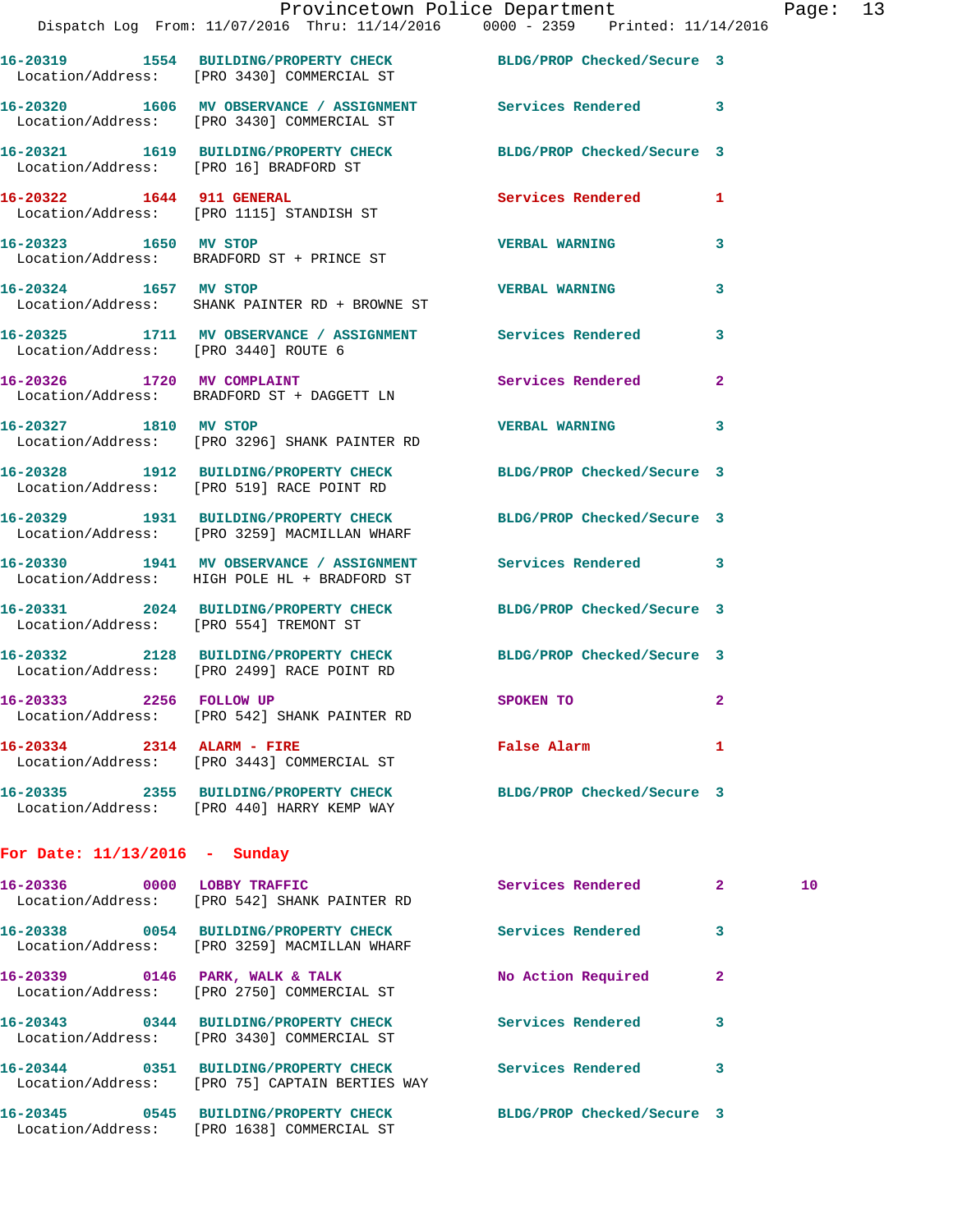|                                                               | 16-20346 0613 PARKING COMPLAINT / GENERAL No Action Required 3<br>Location/Address: [PRO 2251] COMMERCIAL ST |                            |                         |
|---------------------------------------------------------------|--------------------------------------------------------------------------------------------------------------|----------------------------|-------------------------|
| 16-20347 0616 FOLLOW UP                                       | Location/Address: [PRO 2761] COTTAGE ST                                                                      | <b>Services Rendered</b>   | $\mathbf{2}$            |
|                                                               | 16-20348 0638 MEDICAL EMERGENCY<br>Location/Address: [PRO 2953] COMMERCIAL ST                                | Transported to Hospital    | 1                       |
|                                                               | 16-20349 0754 BUILDING/PROPERTY CHECK<br>Location/Address: [PRO 2483] COMMERCIAL ST                          | Services Rendered          | 3                       |
|                                                               | 16-20350 0757 BUILDING/PROPERTY CHECK<br>Location/Address: [PRO 106] COMMERCIAL ST                           | Services Rendered 3        |                         |
|                                                               | 16-20351 0758 BUILDING/PROPERTY CHECK<br>Location/Address: [PRO 530] SHANK PAINTER RD                        | BLDG/PROP Checked/Secure 3 |                         |
| Location/Address: [PRO 16] BRADFORD ST                        | 16-20352 0802 BUILDING/PROPERTY CHECK                                                                        | <b>Services Rendered</b>   | $\overline{\mathbf{3}}$ |
| Location/Address: [PRO 94] BRADFORD ST                        | 16-20353 0822 MV OBSERVANCE / ASSIGNMENT Services Rendered                                                   | $\overline{\phantom{a}}$ 3 |                         |
|                                                               | 16-20354 0917 BUILDING/PROPERTY CHECK<br>Location/Address: [PRO 488] MAYFLOWER ST                            | BLDG/PROP Checked/Secure 3 |                         |
|                                                               | 16-20355 0922 BUILDING/PROPERTY CHECK<br>Location/Address: [PRO 1638] COMMERCIAL ST                          | Services Rendered 3        |                         |
|                                                               | 16-20356 0936 ASSIST CITIZEN<br>Location/Address: [PRO 542] SHANK PAINTER RD                                 | FOLLOW UP                  | 3                       |
| 16-20357 1034 DOG BIT<br>Location/Address: [PRO 3287] ROUTE 6 |                                                                                                              | Services Rendered          | $\mathbf{2}$            |
|                                                               | 16-20358 1112 FU/DOG BIT<br>Location/Address: [PRO 542] SHANK PAINTER RD                                     | Services Rendered          | 2                       |
|                                                               | 16-20360 1350 PARKING COMPLAINT / GENERAL GONE ON ARRIVAL<br>Location/Address: [PRO 2500] COMMERCIAL ST      |                            | 3                       |
|                                                               | 16-20361 1401 ILLEGALLY PARKED M/V<br>Location/Address: [PRO 105] COMMERCIAL ST                              | <b>Services Rendered</b>   | 3                       |
|                                                               | 16-20362 1414 BUILDING/PROPERTY CHECK<br>Location/Address: [PRO 519] RACE POINT RD                           | BLDG/PROP Checked/Secure 3 |                         |
|                                                               | 16-20363 1517 BUILDING/PROPERTY CHECK<br>Location/Address: [PRO 2977] COMMERCIAL ST                          | BLDG/PROP Checked/Secure 3 |                         |
|                                                               | 16-20364 1540 PARKING COMPLAINT / GENERAL<br>Location/Address: CENTER ST + COMMERCIAL ST                     | No Action Required         | 3                       |
|                                                               | 16-20366 1701 BUILDING/PROPERTY CHECK<br>Location/Address: [PRO 2490] PROVINCELANDS RD                       | BLDG/PROP Checked/Secure 3 |                         |
| 16-20367 1743 MV DISABLED                                     | Location/Address: [PRO 3296] SHANK PAINTER RD                                                                | Services Rendered          | $\overline{\mathbf{2}}$ |
| 16-20368 1747 LOST GLASSES                                    | Location/Address: [PRO 105] COMMERCIAL ST                                                                    | Services Rendered          | 3                       |
|                                                               | 16-20369 1832 BUILDING/PROPERTY CHECK<br>Location/Address: [PRO 444] HIGH POLE HILL                          | BLDG/PROP Checked/Secure 3 |                         |
|                                                               | 16-20370 1839 BUILDING/PROPERTY CHECK<br>Location/Address: [PRO 1638] COMMERCIAL ST                          | BLDG/PROP Checked/Secure 3 |                         |
|                                                               |                                                                                                              |                            |                         |

**16-20371 1906 DISORDERLY GONE ON ARRIVAL 2**